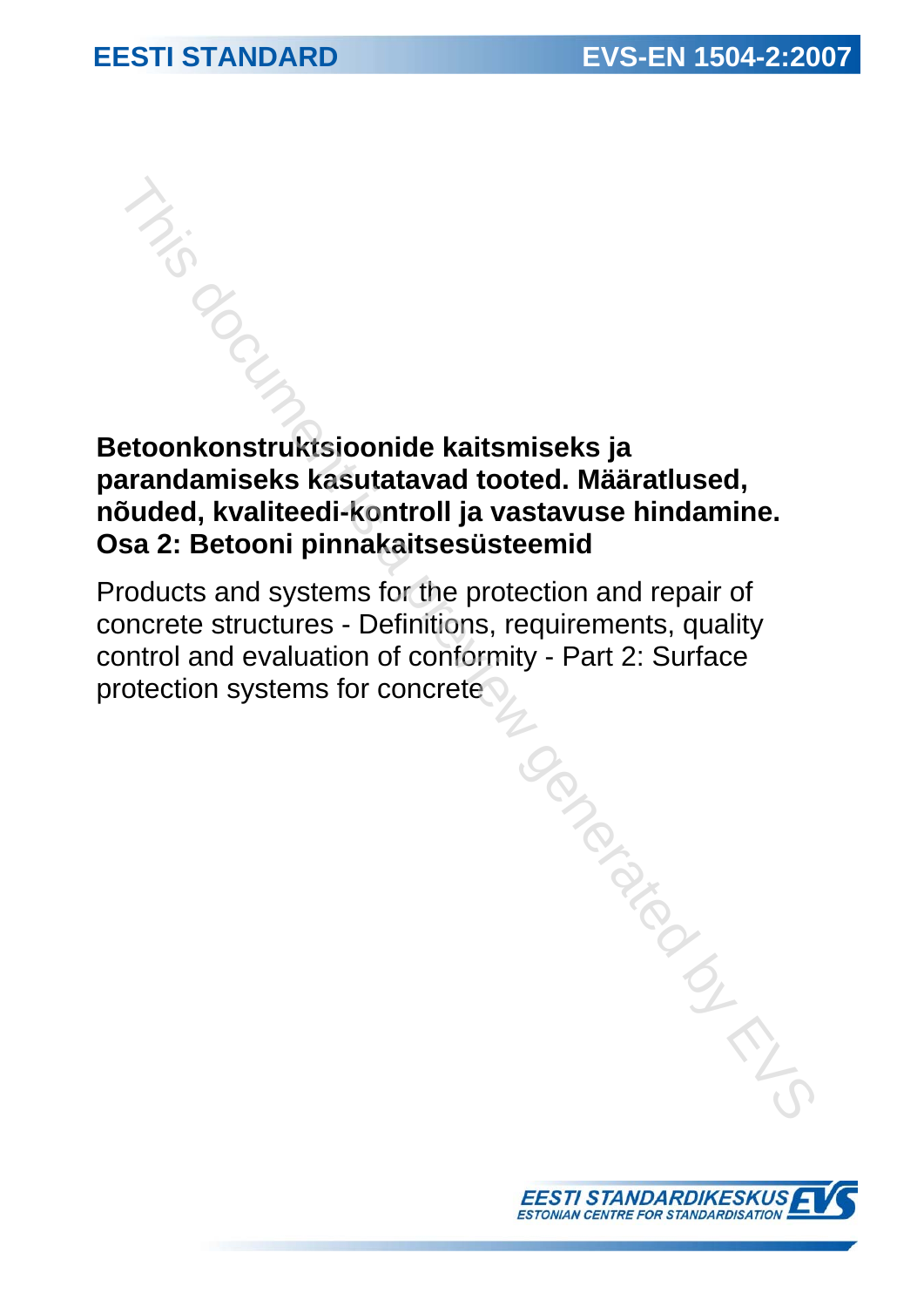# **EESTI STANDARDI EESSÕNA NATIONAL FOREWORD**

| Käesolev Eesti standard EVS-EN 1504-2:2007                                                                                                           | This Estonian standard EVS-EN 1504-2:2007                                                                                                                                                                                                    |
|------------------------------------------------------------------------------------------------------------------------------------------------------|----------------------------------------------------------------------------------------------------------------------------------------------------------------------------------------------------------------------------------------------|
| sisaldab Euroopa standardi EN 1504-2:2004                                                                                                            | consists of the English text of the European                                                                                                                                                                                                 |
| ingliskeelset teksti.                                                                                                                                | standard EN 1504-2:2004.                                                                                                                                                                                                                     |
| Standard on kinnitatud Eesti Standardikeskuse<br>21.12.2004 käskkirjaga ja jõustub sellekohase<br>teate avaldamisel EVS Teatajas.                    | This standard is ratified with the order of<br>Estonian Centre for Standardisation dated<br>21.12.2004 and is endorsed with the notification<br>published in the official bulletin of the Estonian<br>national standardisation organisation. |
| Euroopa standardimisorganisatsioonide poolt<br>rahvuslikele liikmetele Euroopa standardi teksti<br>kättesaadavaks tegemise kuupäev on<br>20.10.2004. | Date of Availability of the European standard text<br>20.10.2004.                                                                                                                                                                            |
| Standard on kättesaadav Eesti                                                                                                                        | The standard is available from Estonian                                                                                                                                                                                                      |
| standardiorganisatsioonist.                                                                                                                          | standardisation organisation.                                                                                                                                                                                                                |

**ICS** 01.040.91, 91.080.40

**Võtmesõnad:** karakteristikud, nõuded, pinnakaitsetooted, vastavushindamine The pinnakaitsetooted, vastavushindamine

**Standardite reprodutseerimis- ja levitamisõigus kuulub Eesti Standardikeskusele** 

Andmete paljundamine, taastekitamine, kopeerimine, salvestamine elektroonilisse süsteemi või edastamine ükskõik millises vormis või millisel teel on keelatud ilma Eesti Standardikeskuse poolt antud kirjaliku loata.

Kui Teil on küsimusi standardite autorikaitse kohta, palun võtke ühendust Eesti Standardikeskusega: Aru 10 Tallinn 10317 Eesti; www.evs.ee; Telefon: 605 5050; E-post: info@evs.ee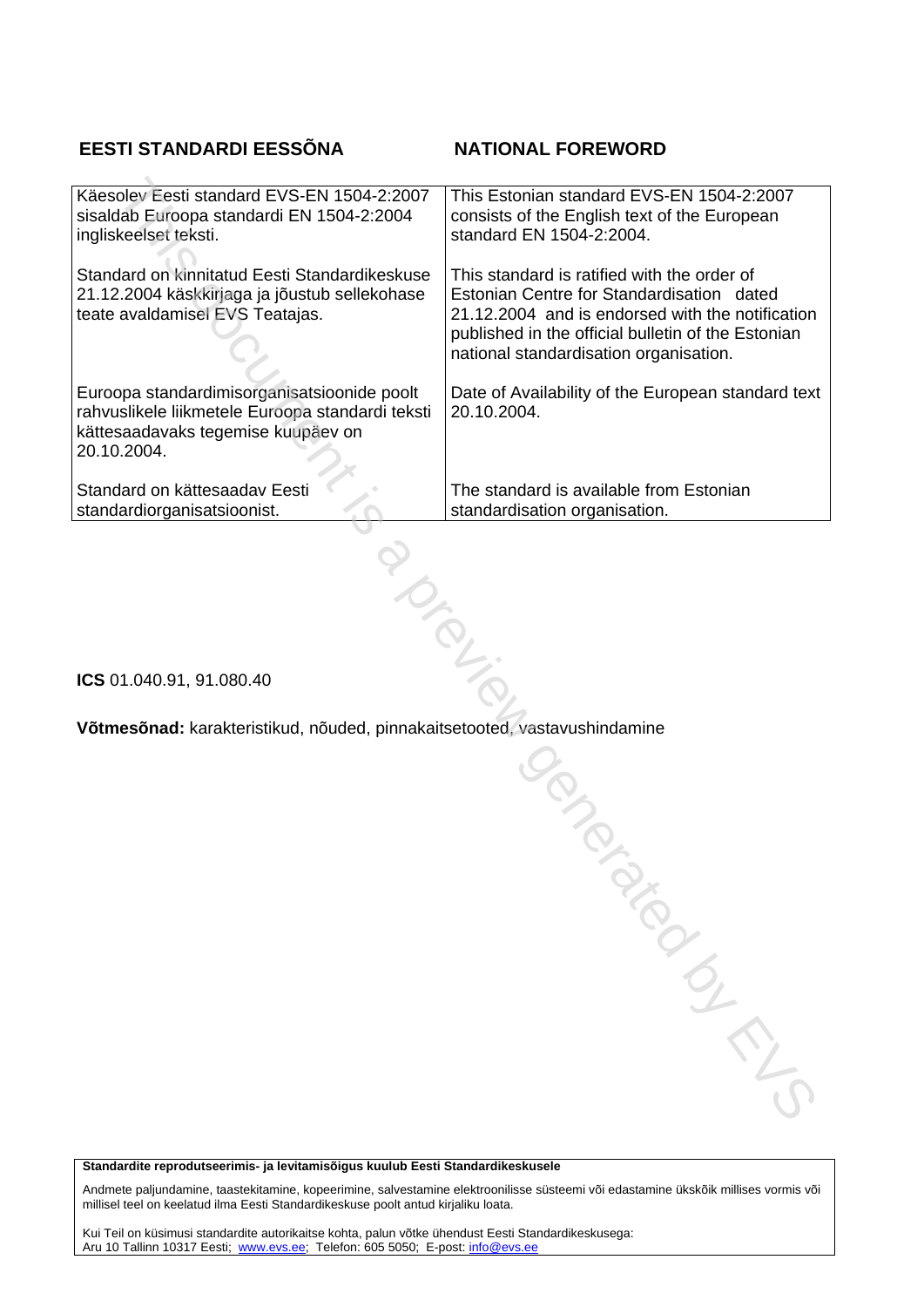# EUROPEAN STANDARD NORME EUROPÉENNE EUROPÄISCHE NORM

| <b>EN 1504-2</b> |  |
|------------------|--|
|------------------|--|

October 2004

ICS 01.040.91; 91.080.40

English version

# Products and systems for the protection and repair of concrete structures - Definitions, requirements, quality control and evaluation of conformity - Part 2: Surface protection systems for concrete

Produits et systèmes pour la protection et la réparation de structures en béton - Définitions, prescriptions, maîtrise de la qualité et évaluation de la conformité - Partie 2: Systèmes de protection de surface pour béton

Produkte und Systeme für den Schutz und die Instandsetzung von Betontragwerken - Definitionen, Anforderungen, Qualitätsüberwachung und Beurteilung der Konformität - Teil 2: Oberflächenschutzsysteme für Beton

This European Standard was approved by CEN on 30 July 2004.

CEN members are bound to comply with the CEN/CENELEC Internal Regulations which stipulate the conditions for giving this European Standard the status of a national standard without any alteration. Up-to-date lists and bibliographical references concerning such national standards may be obtained on application to the Central Secretariat or to any CEN member.

This European Standard exists in three official versions (English, French, German). A version in any other language made by translation under the responsibility of a CEN member into its own language and notified to the Central Secretariat has the same status as the official versions.

CEN members are the national standards bodies of Austria, Belgium, Cyprus, Czech Republic, Denmark, Estonia, Finland, France, Germany, Greece, Hungary, Iceland, Ireland, Italy, Latvia, Lithuania, Luxembourg, Malta, Netherlands, Norway, Poland, Portugal, Slovakia, Slovenia, Spain, Sweden, Switzerland and United Kingdom.



EUROPEAN COMMITTEE FOR STANDARDIZATION COMITÉ EUROPÉEN DE NORMALISATION EUROPÄISCHES KOMITEE FÜR NORMUNG January Contemporary

**Management Centre: rue de Stassart, 36 B-1050 Brussels**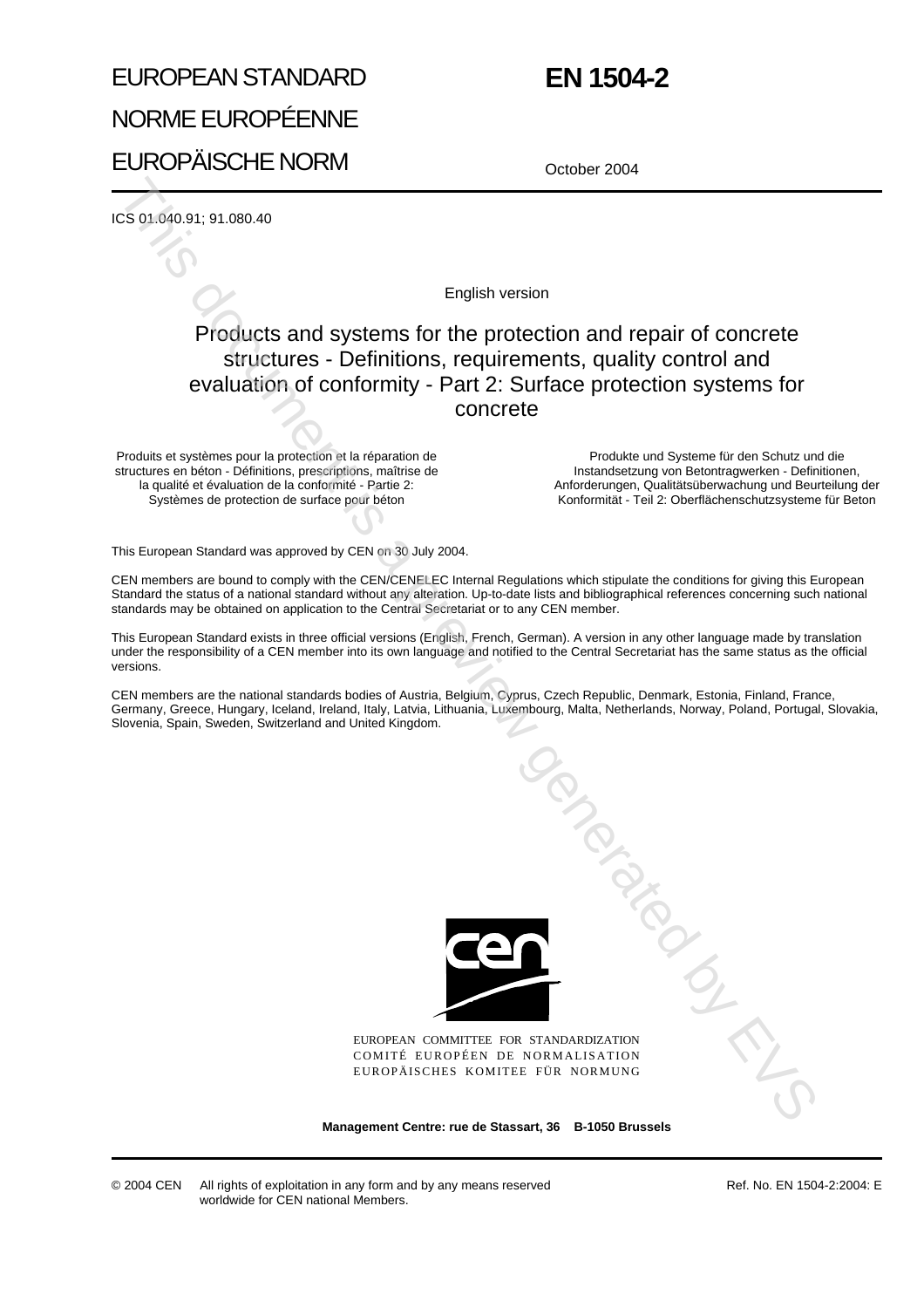# **Contents**

| 1                                     |                                                                                         |  |
|---------------------------------------|-----------------------------------------------------------------------------------------|--|
| 2                                     |                                                                                         |  |
| 3                                     |                                                                                         |  |
| $\overline{\mathbf{4}}$<br>4.1<br>4.2 |                                                                                         |  |
| 5<br>5.1<br>5.2<br>5.3<br>5.4         |                                                                                         |  |
| 6                                     | - 3                                                                                     |  |
| 7<br>7.1<br>7.2<br>7.3<br>7.4         | Assessment, surveillance and certification of factory production control 16             |  |
| 8                                     |                                                                                         |  |
|                                       | Annex A (informative) Minimum frequency of testing for factory production control26     |  |
|                                       | Annex B (informative) Examples of the application of the classification system in three |  |
|                                       |                                                                                         |  |
|                                       | Annex ZA (informative) Clauses addressing the provisions of EU Construction Products    |  |
| ZA.1<br>ZA.2<br>ZA.3                  |                                                                                         |  |
|                                       | $\sim$ 46<br>Bibliography                                                               |  |
|                                       |                                                                                         |  |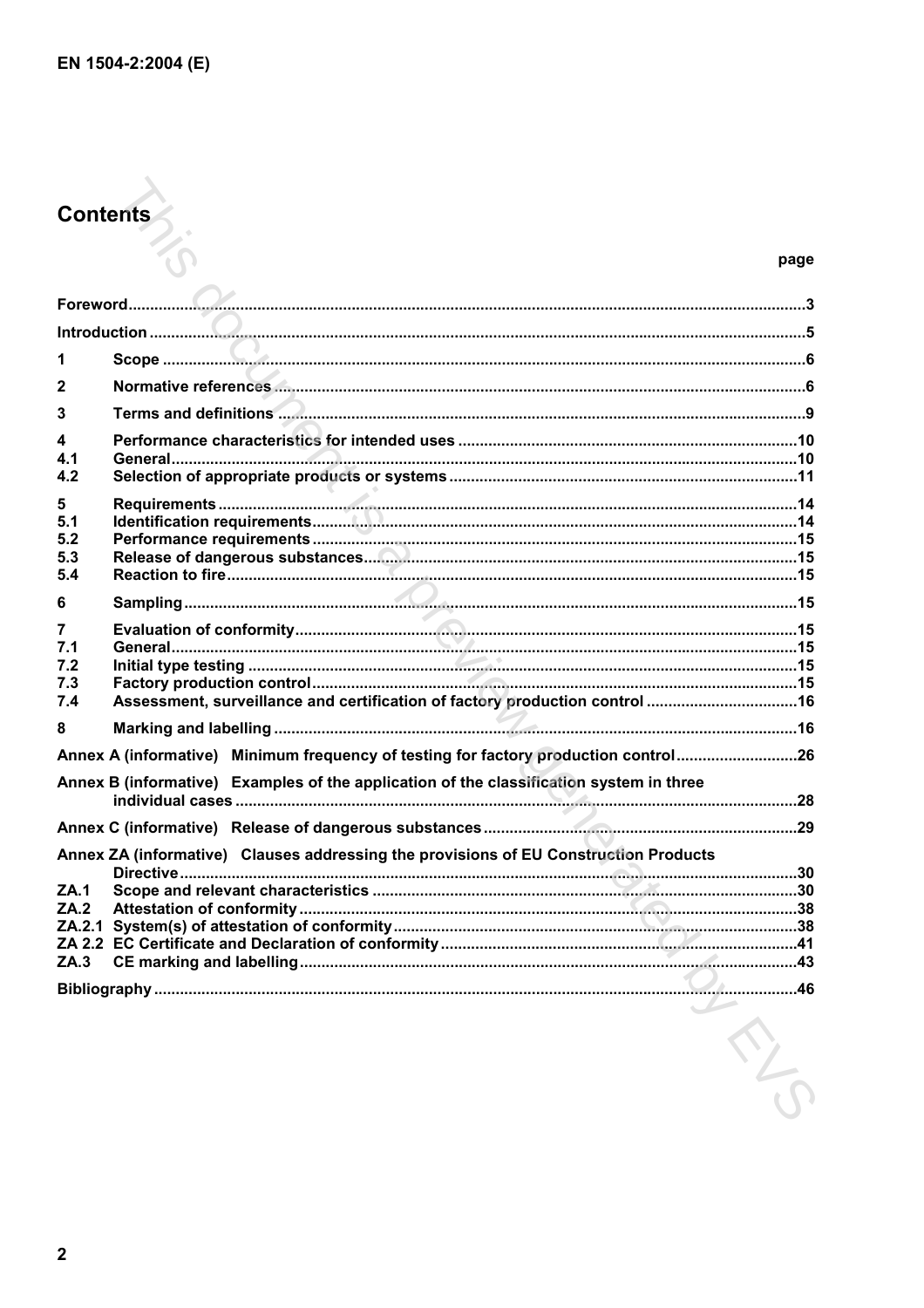# **Foreword**

This document (EN 1504-2:2004) has been prepared by Technical Committee CEN/TC 104 "Concrete and related products", the secretariat of which is held by DIN.

It has been developed by sub-committee 8 "Products and systems for the protection and repair of concrete structures", the secretariat of which is held by AFNOR.

This European Standard shall be given the status of a national standard, either by publication of an identical text or by endorsement, at the latest by April 2005, and conflicting national standards shall be withdrawn at the latest by December 2008.

This document has been prepared under a mandate given to CEN by the European Commission and the European Free Trade Association, and supports essential requirements of EU Directive (89/106/EC).

For relationship with EU Directive(s), see informative Annex ZA, which is an integral part of this document.

This Part of EN 1504 does not supersede any other European Standard.

This European Standard is one of a series of standards on products and systems for the repair and protection of concrete structures as listed below:

EN 1504-1, *Products and systems for the protection and repair of concrete structures — Definitions, requirements, quality control and evaluation of conformity — Part 1: Definitions.*

prEN 1504-3<sup>1</sup>), *Products and systems for the protection and repair of concrete structures — Definitions*, *requirements, quality control and evaluation of conformity — Part 3: Structural and non-structural repair.*

EN 1504-4, *Products and systems for the protection and repair of concrete structures — Definitions, requirements, quality control and evaluation of conformity — Part 4: Structural bonding.*

EN 1504-5, *Products and systems for the protection and repair of concrete structures — Definitions, requirements, quality control and evaluation of conformity — Part 5: Concrete injection.*

prEN 1504-61), *Products and systems for the protection and repair of concrete structures — Definitions, requirements, quality control and evaluation of conformity — Part 6: Anchoring of reinforcing steel bar.*

prEN 1504-71), *Products and systems for the protection and repair of concrete structures — Definitions — Requirements — Quality control and evaluation of conformity — Part 7: Reinforcement corrosion protection.*

EN 1504-8, *Products and systems for the protection and repair of concrete structures — Definitions, requirements, quality control and evaluation of conformity — Part 8: Quality control and evaluation of conformity.* **Forewoord**<br>This document (EN 1504-22004) has been prepared by Technical Committee CENTC 104 "Concerted<br>telestion products", the secretarist of which is held by DNN.<br>This Linear Distributed is a previous matter of the line

ENV 1504-92), *Products and systems for the protection and repair of concrete structures — Definitions, requirements, quality control and evaluation of conformity — Part 9: General principles for the use of products and systems.*

 $\overline{a}$ 

<sup>1)</sup> To be published.

<sup>2)</sup> ENV 1504-9 will have to be modified when adopted as EN according to finalisation of this standard.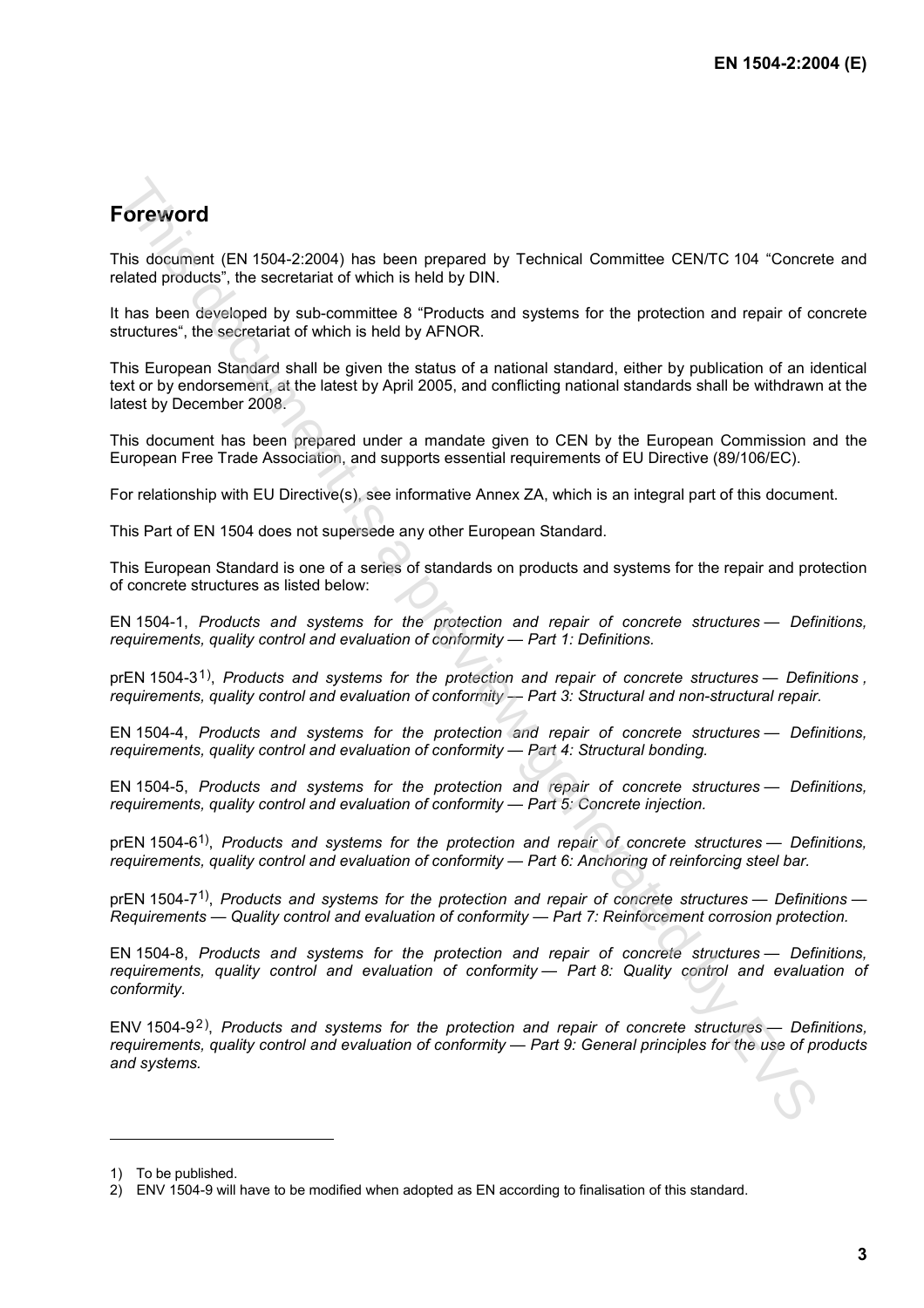EN 1504-10, *Products and systems for the protection and repair of concrete structures — Definitions — Requirements — Quality control and evaluation of conformity — Part 10: Site application of products and systems and quality control of the works.* 

According to the CEN/CENELEC Internal Regulations, the national standards organizations of the following countries are bound to implement this European Standard: Austria, Belgium, Cyprus, Czech Republic, Denmark, Estonia, Finland, France, Germany, Greece, Hungary, Iceland, Ireland, Italy, Latvia, Lithuania, Luxembourg, Malta, Netherlands, Norway, Poland, Portugal, Slovakia, Slovenia, Spain, Sweden, Switzerland and United Kingdom.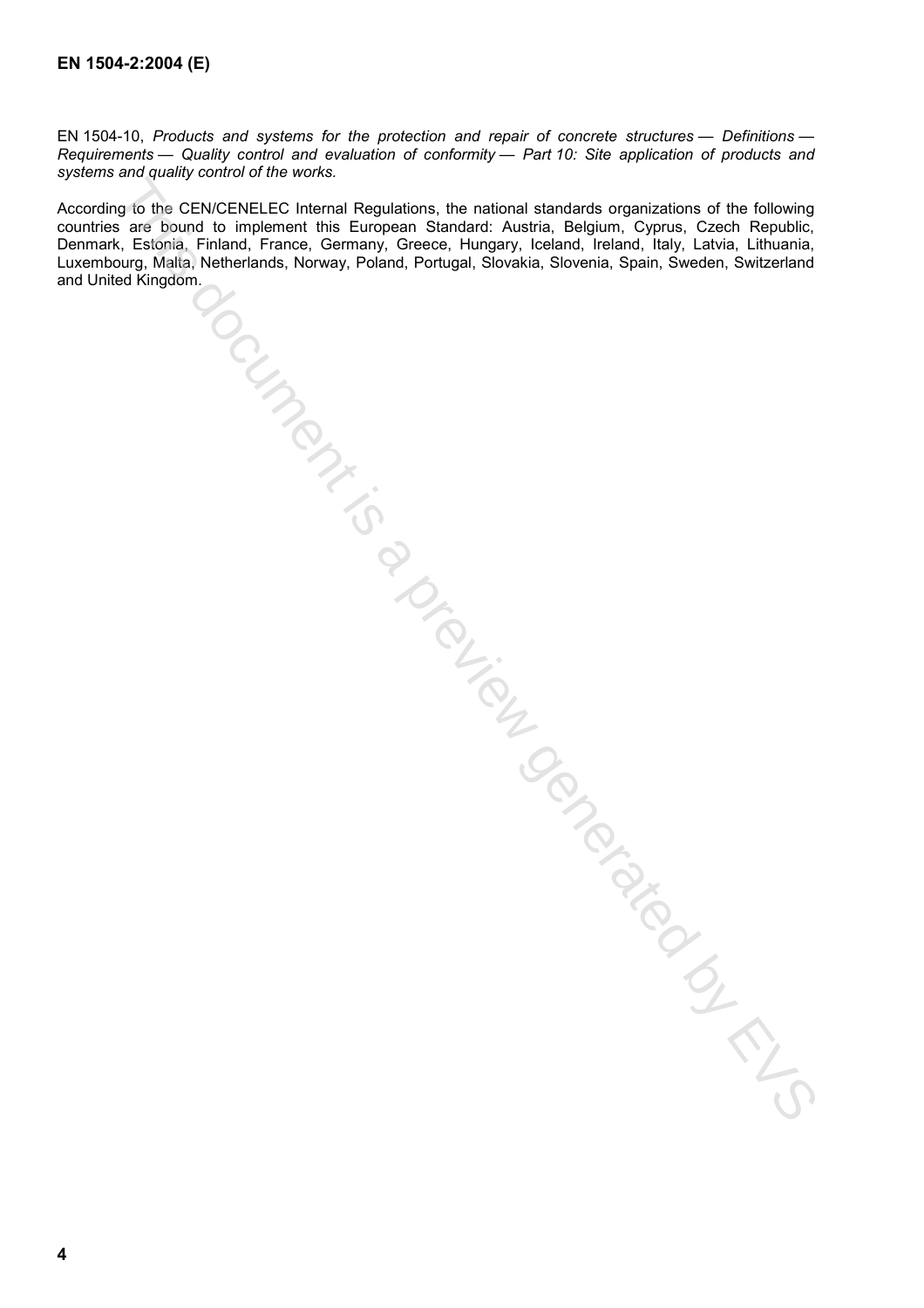# **Introduction**

This document gives specifications for products and systems for the repair and protection of concrete structures. The test methods to which the specifications refer are the subject of separate standards.

| Introduction          |                                                                                                                                                                                                          |
|-----------------------|----------------------------------------------------------------------------------------------------------------------------------------------------------------------------------------------------------|
|                       | This document gives specifications for products and systems for the repair and protection of co<br>structures. The test methods to which the specifications refer are the subject of separate standards. |
|                       | Surface protection systems are used as "methods" for the following "principles" presented in ENV 1504-                                                                                                   |
| for Principle 1 (PI): | Protection against Ingress<br>1.1<br>hydrophobic impregnation (H)<br>1.2<br>impregnation (I)<br>1.3<br>coating (C)                                                                                       |
| for Principle 2 (MC): | Moisture Control<br>2.1 hydrophobic impregnation (H)<br>2.2 $\cot(\cos(C))$                                                                                                                              |
| for Principle 5 (PR)  | Physical Resistance/Surface Improvement<br>coating (C)<br>5.1<br>5.2<br>impregnation (I)                                                                                                                 |
| for Principle 6 (RC): | <b>Resistance to Chemicals</b><br>coating $(C)$<br>6.1                                                                                                                                                   |
| for Principle 8 (IR): | Increasing Resistivity by Limiting moisture content:<br>hydrophobic impregnation (H):<br>8.1<br>8.2<br>coating $(C)$<br>TON BOOM                                                                         |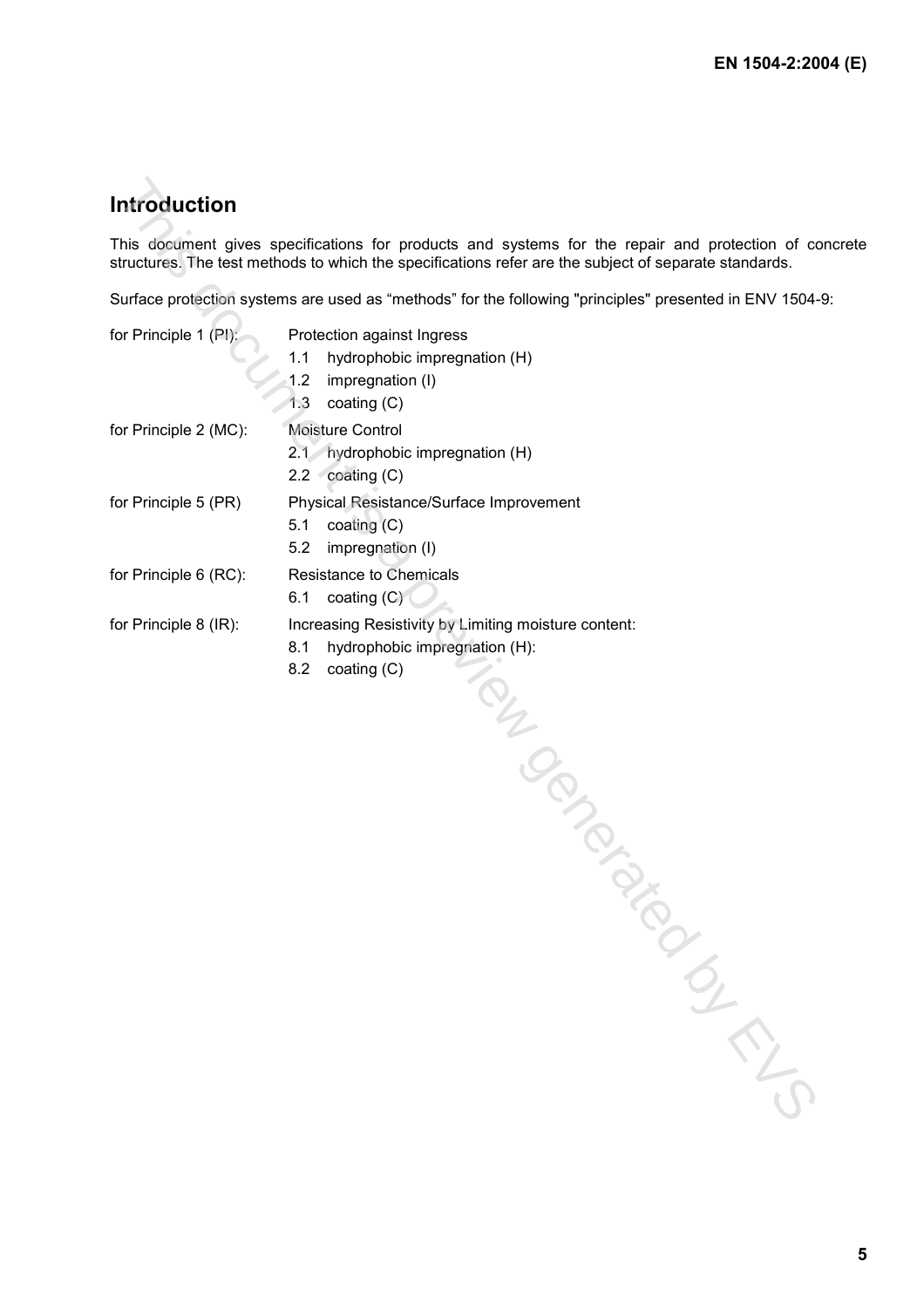## **1 Scope**

This document specifies requirements for the identification, performance (including durability aspects), safety and evaluation of conformity of products and systems to be used for surface protection of concrete, to increase the durability of concrete and reinforced concrete structures, as well as for new concrete and for maintenance and repair work. umate specifies requires in the identification, performance (including durability aspecta), safety<br>ultimate specifies and the including and - spleady by the used to suitable protection of the constrained by the<br>model of un

The surface protective methods covered by this document are the following:

- hydrophobic impregnation;
- impregnation;
- coating.

Flooring systems in buildings which are not intended to protect or reinstate the integrity of a concrete structure are standardised in EN 13813.

When products and systems complying with this standard are used in flooring applications that involve substantial mechanical loading, they should also satisfy the requirements of EN 13813.

## **2 Normative references**

The following referenced documents are indispensable for the application of this document. For dated references, only the edition cited applies. For undated references, the latest edition of the referenced document (including any amendments) applies.

EN 206-1, *Concrete — Part 1: Specification, performance, production and conformity.*

EN 1015-3, *Methods of test for mortar for masonry — Part 3: Determination of consistence of fresh mortar (by flow table).*

EN 1015-6, *Methods of test for mortar for masonry — Part 6: Determination of bulk density of fresh mortar.*

EN 1015-7, *Methods of test for mortar for masonry — Part 7: Determination of air content of fresh mortar.*

EN 1062-3, *Paints and varnishes — Coating materials and coating systems for exterior masonry and concrete — Part 3: Determination and classification of liquid-water transmission rate (permeability).*

EN 1062-6, *Paints and varnishes — Coating materials and coating systems for exterior masonry and concrete — Part 6: Determination of carbon dioxide permeability.*

EN 1062-7, *Paints and varnishes — Coating materials and coating systems for exterior masonry and concrete — Part 7: Determination of crack bridging properties.*

EN 1062-11:2002, *Paints and varnishes — Coating materials and coating systems for exterior masonry and concrete — Part 11: Methods of conditioning before testing.*

EN 1081, *Resilient floor coverings — Determination of the electrical resistance.*

EN 1240, *Adhesives — Determination of hydroxyl value and/or hydroxyl content.*

EN 1242, *Adhesives — Determination of isocyanate content.*

EN 1504-1:1998, *Products and systems for the protection and repair of concrete structures — Definitions, requirements, quality control and evaluation of conformity — Part 1: Definitions.*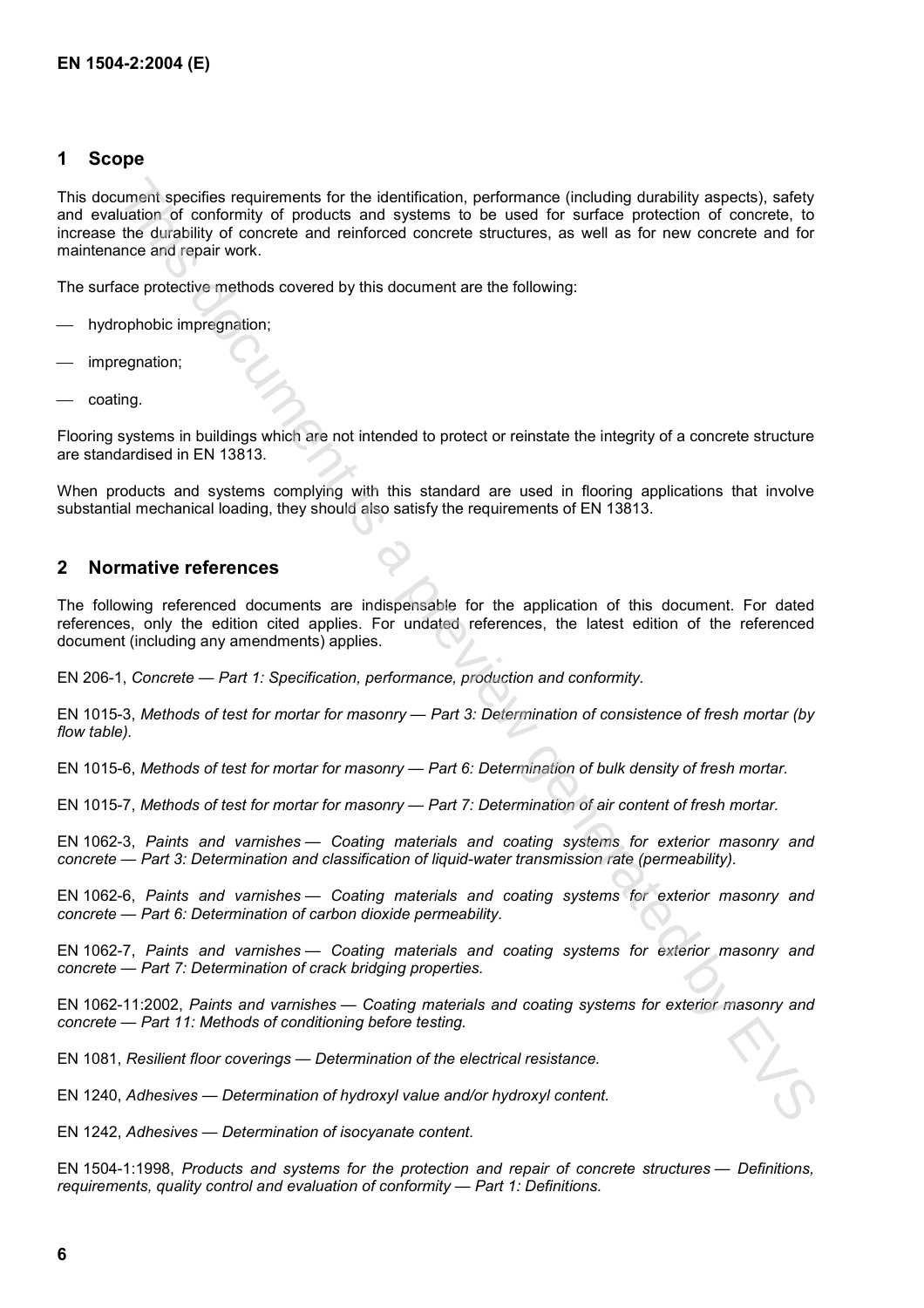EN 1504-8:2004, *Products and systems for the protection and repair of concrete structures - Definitions, requirements, quality control and evaluation of conformity - Part 8: Quality control and evaluation of conformity*

ENV 1504-9:1997, *Products and systems for the protection and repair of concrete structures — Definitions, requirements, quality control and evaluation of conformity — Part 9: General principles for the use of products and systems.* NV 1894 ST Products and systems for the protection and repair of concrete structures — Dest meth<br>
Novinguents, quality control and evaluation of conformity — Part 9: General principles for the use of preview<br>
and systems.

EN 1542, *Products and systems for the protection and repair of concrete structures — Test methods — Measurement of bond strength by pull-off.*

EN 1766, *Products and systems for the protection and repair of concrete structures — Test methods — Reference concretes for testing.*

EN 1767, *Products and systems for the protection and repair of concrete structures — Test methods — Infrared analysis.*

EN 1770, *Products and systems for the protection and repair of concrete structures — Test methods — Determination of the coefficient of thermal expansion.*

EN 1877-1, *Products and systems for the protection and repair of concrete structures — Test methods — Reactive functions related to epoxy resins — Part 1: Determination of epoxy equivalent.*

EN 1877-2, *Products and systems for the protection and repair of concrete structures — Test methods — Reactive functions related to epoxy resins — Part 2: Determination of amine functions using the total basicity number.*

EN 12190, *Products and systems for the protection and repair of concrete structures — Test methods — Determination of compressive strength of repair mortar.*

EN 12192-1, *Products and systems for the protection and repair of concrete structures —Granulometry analysis — Part 1: Test method for dry components of premixed mortar.*

EN 12617-1, *Products and systems for the protection and repair of concrete structures — Test methods — Part 1: Determination of linear shrinkage for polymers and surface protection systems (SPS).*

EN 13036-4, *Road and airfield surface characteristics — Test methods — Part 4: Method for measurement of slip/skid resistance of a surface — The pendulum test.*

EN 13294, *Products and systems for the protection and repair of concrete structures — Test methods — Determination of stiffening time.*

EN 13395-2, *Products and systems for the protection and repair of concrete structures — Test methods — Determination of workability — Part 2: Test for flow of grout or mortar.*

EN 13501-1, *Fire classification of construction products and building elements — Part 1: Classification using test data from reaction to fire tests.*

EN 13529, *Products and systems for the protection and repair of concrete structures — Test methods — Resistance to severe chemical attack.*

EN 13578, *Products and systems for the protection and repair of concrete structures — Test method — Compatibility on wet concrete.*

EN 13579, *Products and systems for the protection and repair of concrete structures — Test methods — Drying test for hydrophobic impregnation.*

EN 13580, *Products and systems for the protection and repair of concrete structures — Test methods — Water absorption and resistance to alkali for hydrophobic impregnation.*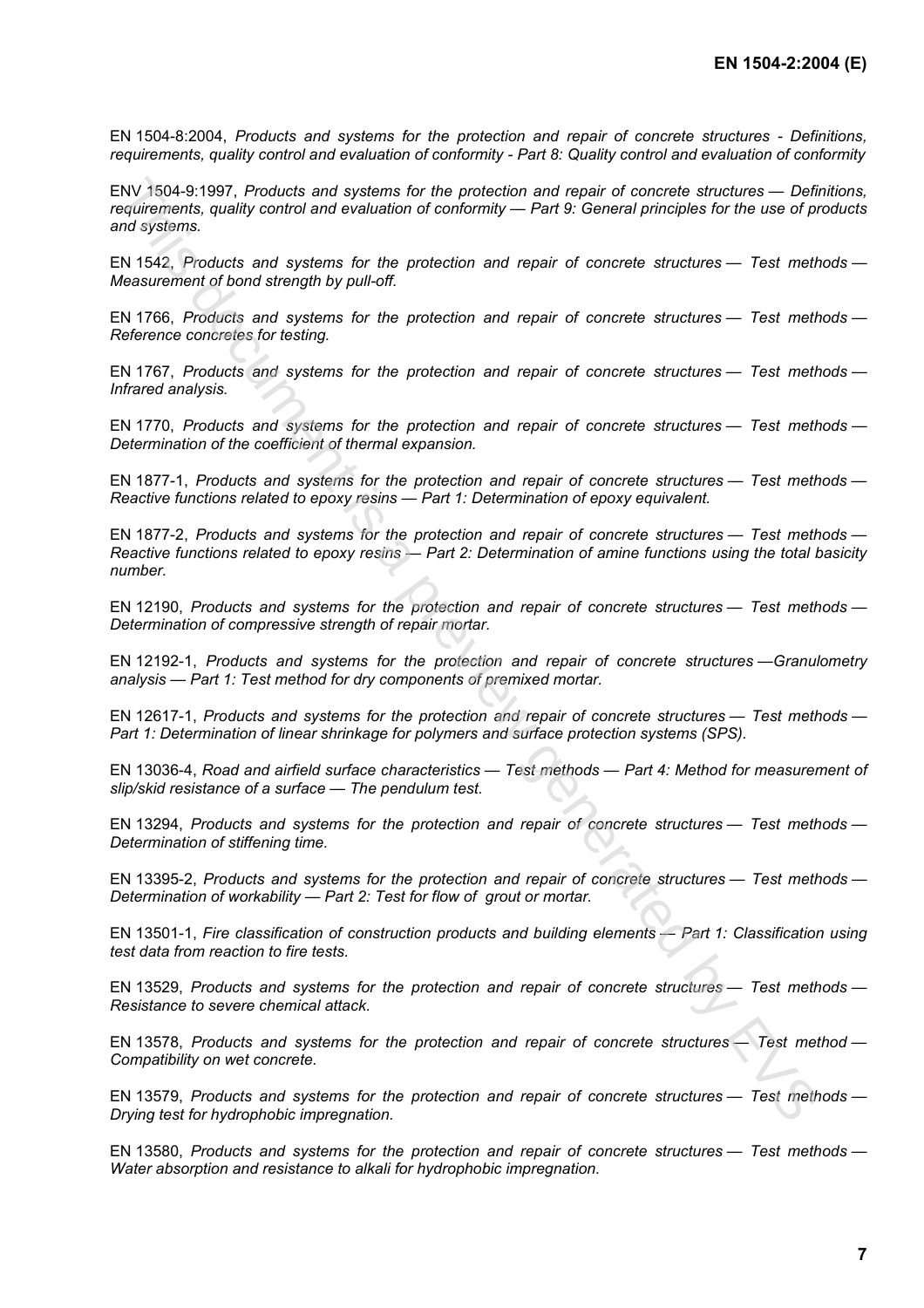EN 13581, *Products and systems for the protection and repair of concrete structures — Test methods — Determination of loss of mass of hydrophobic impregnated concrete after freeze-thaw salt stress.*

EN 13687-1, *Products and systems for the protection and repair of concrete structures — Test methods — Determination of thermal compatibility — Part 1: Freeze-thaw cycling with de-icing salt immersion.*

EN 13687-2, *Products and systems for the protection and repair of concrete structures — Test methods — Determination of thermal compatibility — Part 2: Thunder-shower cycling (thermal shock).*

EN 13687-3, *Products and systems for the protection and repair of concrete structures — Test methods — Determination of thermal compatibility — Part 3: Thermal cycling without de-icing salt impact.*

EN 13687-5, *Products and systems for the protection and repair of concrete structures — Test methods — Determination of thermal compatibility — Part 5: Resistance to temperature shock.*

prEN 14630, *Products and systems for the protection an repair of concrete structures — Test methods — Determination of carbonation depth in hardened concrete by the phenolphthalein method.*

EN ISO 868, *Plastics and ebonite — Determination of indentation hardness by means of a durometer (Shore hardness) (ISO 868:2003).*

EN ISO 1517, *Paints and varnishes — Surface-drying test — Ballotini method (ISO 1517:1973).*

EN ISO 2409, *Paints and varnishes — Cross-cut test (ISO 2409:1992).*

EN ISO 2431, *Paints and varnishes — Determination of flow time by use of flow cups (ISO 2431:1993, including Technical Corrigendum 1:1994).*

EN ISO 2808:1999, *Paints and varnishes — Determination of film thickness (ISO 2808:1997).*

EN ISO 2811-1, *Paints and varnishes — Determination of density — Part 1: Pyknometer method (ISO 2811- 1:1997).*

EN ISO 2811-2, *Paints and varnishes — Determination of density — Part 2: Immersed body (plummet) method (ISO 2811-2:1997).*

EN ISO 2812-1, *Paints and varnishes — Determination of resistance to liquids — Part 1: General methods (ISO 2812-1:1993).*

EN ISO 2815, *Paints and varnishes — Buchholz indentation test (ISO 2815:2003).*

EN ISO 3219, *Plastics — Polymers/resins in the liquid state or as emulsions or dispersions — Determination of viscosity using a rotational viscometer with defined shear rate (ISO 3219:1993).*

EN ISO 3251, *Paints, varnishes and plastics — Determination of non-volatile-matter content (ISO 3251:2003).*

EN ISO 3451-1, *Plastics — Determination of ash — Part 1: General methods (ISO 3451-1:1997).*

EN ISO 4628-2, *Paints and varnishes — Evaluation of degradation of coatings — Designation of quantity and size of defects, and of intensity of uniform changes in appearance — Part 2: Assessment of degree of blistering (ISO 4628-2:2003).*

EN ISO 4628-4, *Paints and varnishes — Evaluation of degradation of coatings — Designation of quantity and size of defects, and of intensity of uniform changes in appearance — Part 4: Assessment of degree of cracking (ISO 4628-4:2003).* 11. Products and systems for the protecton and repoint of concrete structures - Test methods<br>
This Products and systems for the protection and repoint of concrete structures - Test methods<br>
7.2. Products and systems for th

EN ISO 4628-5, *Paints and varnishes — Evaluation of degradation of coatings — Designation of quantity and size of defects, and of intensity of uniform changes in appearance — Part 5: Assessment of degree of flaking (ISO 4628-5:2003).*